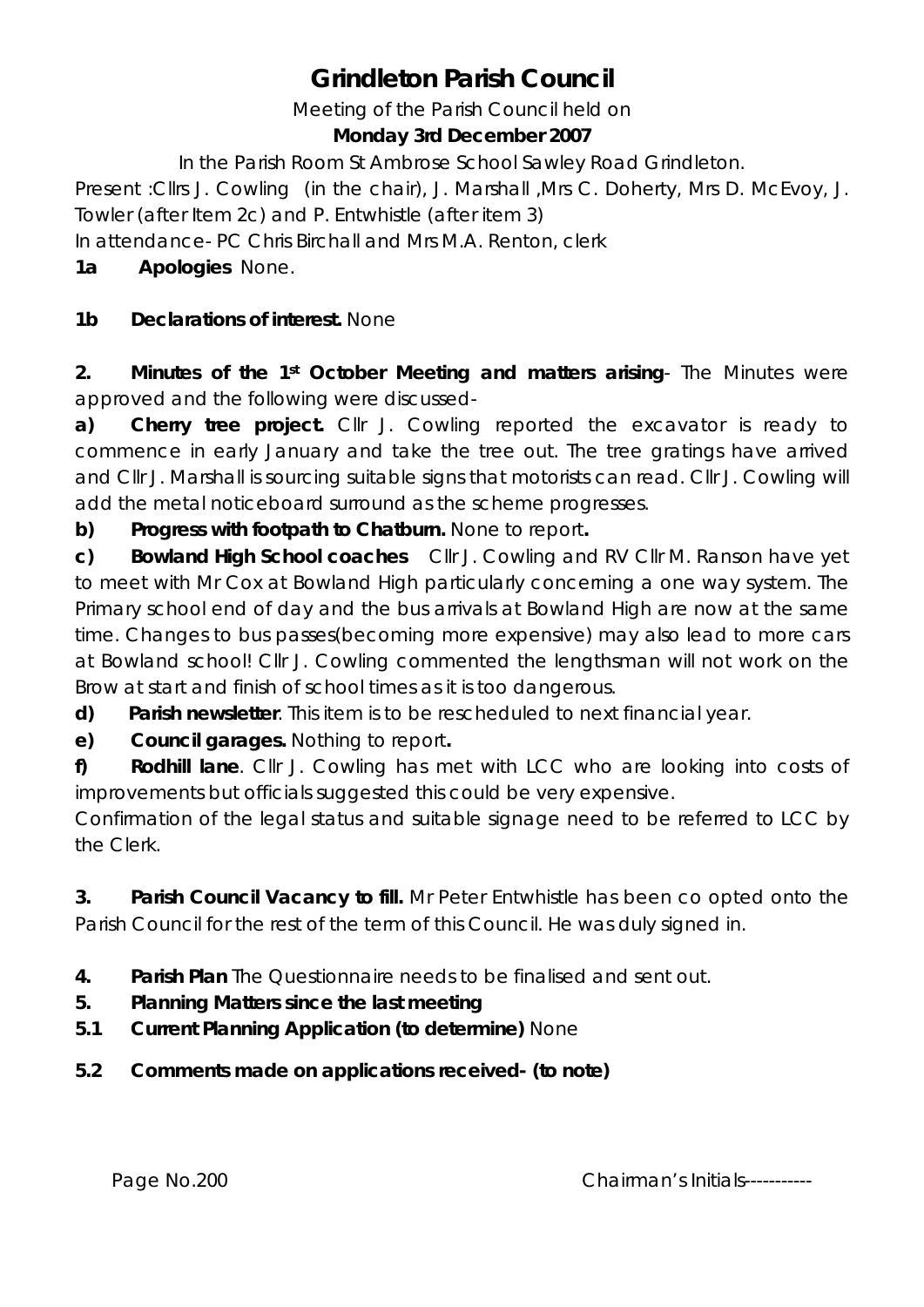#### **5.2.1 Re : Proposed stable, Storage tack room and trailer store. Portal frame building with blockwork to 1200mm and Yorkshire boarding above with Eternite grey sheet roof. At land adjacent to Bambers Lane Ends Grindleton BB7 4PH**

The Council objected to the above application on the following grounds:

The position of the Portal frame building is not in keeping with the residential properties that surround it.

It would have a detrimental effect both visual, noise and pollution to the surrounding properties.

(This application was withdrawn).

#### **5.2.2 Re:Erection of timber garden office (resubmission) at Sawley Quaker Meeting House Grindleton Road Sawley**

The Parish Council had no objections to this development.

## **5.2.3 Re Planning Application 3/2007/1019 Adj to Bambers Lane Ends Grindleton BB7 4PH for Proposed stable, Storage tack room and trailer store. Portal frame building with blockwork to 1200mm and Yorkshire boarding above with Eternite grey sheet roof. Resubmission**

The Parish Council opposed the application on the sheer size of the building. The Council feels it would have a dominant visual impact on the small community of Lane Ends. The Council would support the application if the volume was reduced by 50%.

(Cllr J. Cowling reported that one of the residents had spoken at the RV Planning Committee. The application had since been approved.)

#### **6 Financial Matters**

**6.a-** At the start of the meeting the Current account stood at £1302.91 and Deposit account at £9617.49

| Who to                        | What for            | Legal Power |
|-------------------------------|---------------------|-------------|
| <b>Whalley Parish Council</b> | Lengthsman          |             |
| Mrs M.A.Renton                | Clerk's honorarium  |             |
|                               | (2mths)             |             |
|                               | Clerk's expenses    |             |
|                               | Totalling £180.99   |             |
| United Utilities plc          | To ratify payment   |             |
|                               | made for allotment  |             |
|                               | water               |             |
| <b>BDO Stoy Hayward LLP</b>   | Audit fee (previous |             |
|                               | cheque returned)    |             |
|                               | VAT thereon         |             |
| Broxap Ltd                    | Tree grilles        |             |
|                               |                     |             |

The following payments were approved-

Page No.201 Chairman's Initials------------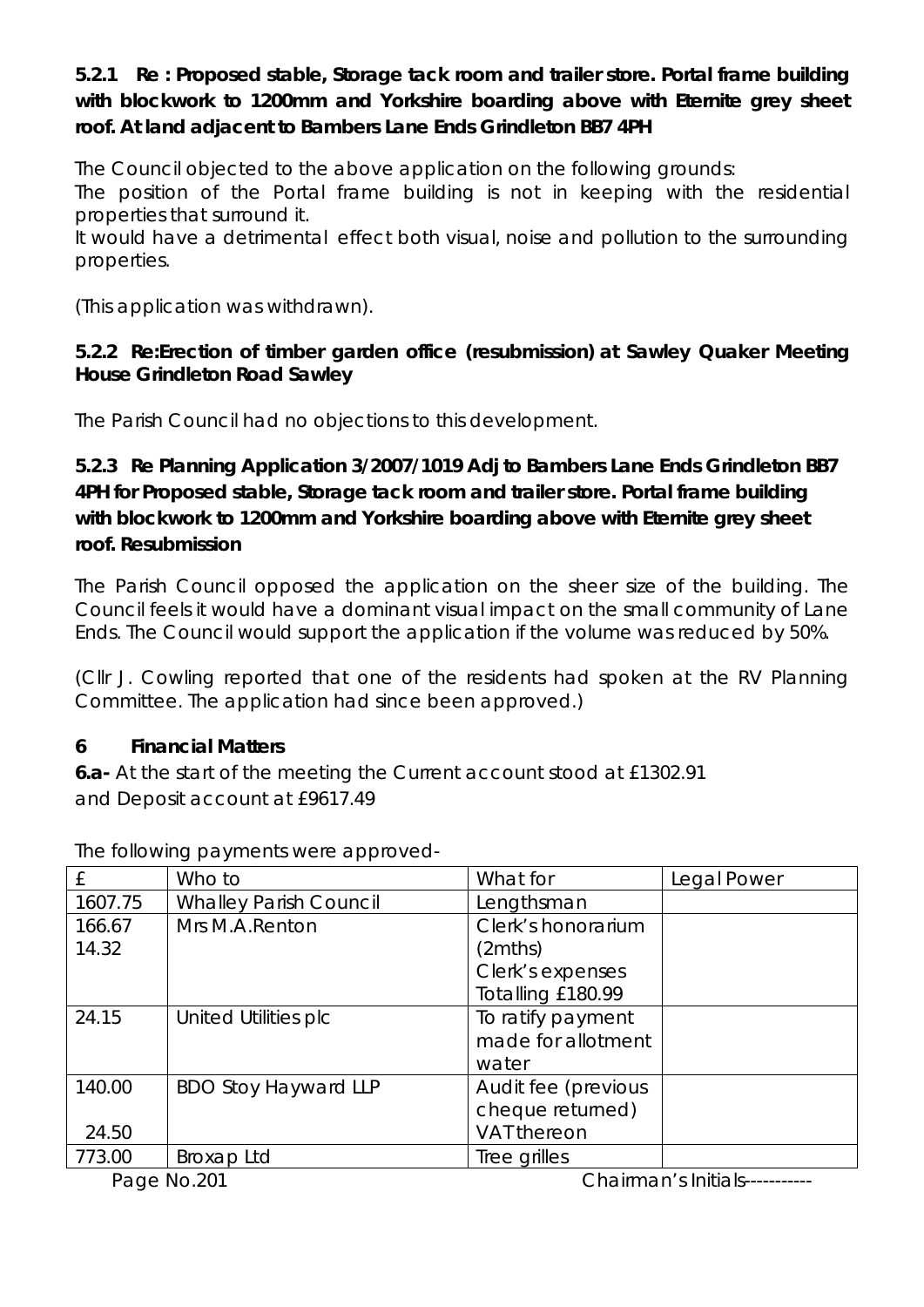| 1250<br>צי<br>くわ<br>JJ.ZU                                            |       | $\sim$<br>$V\cap V$ |  |
|----------------------------------------------------------------------|-------|---------------------|--|
| $\overline{\phantom{a}}$<br>$\cap$<br>'xxh<br>n<br>, , , , , ,<br>∠◡ | Total |                     |  |

A transfer of £4000 from the Deposit account into the current account was approved.

The Clerk was asked to write to thank Mr Ian Buttle for his services as our internal Auditor and hope he will continue to assist.

**b) Receive and accept the Annual Accounts.** These were received back from the External Auditors and are now available for 14 days for inspection by residents, at the home of Cllr J. Cowling, Scott Croft Brow Top Grindleton, by prior appointment. There had been wrong figure for the depreciation of the assets, now amended.

**c) The Precept for 2008-9.** The Clerk circulated the present year's income and expenditure together with proposals for 2008-9. These were accepted with a precept of £6500, giving a rate of £18.79 for Band D equivalent properties.

**7**. **Possible Neighbourhood Watch Scheme**. Due to a recent spate of burglaries, Councillors wish to proceed with this and the Police had provided flyers for all households, to be distributed by Councillors. Groups of about 35 houses need a 50% support response to move to the next stage, being a meeting with the Police. Cllr J. Pye pointed out that such schemes can result in a deduction in house insurance premiums.

## **8.1 General Policing matters**

**8.1** PC Birchall explained the current work arrangements where a team of 5 officers cover quite an extensive rural area including Dunsop Bridge and Mitton. A Police officer, not always the same one, will only attend Council meetings if on duty and not required elsewhere. The Clerk is to write to Inspector Coulson about lack of continuity. Future invites to Parish Council meetings are to be sent to Sgt Lindsay/Inspector Coulson.

**8.2 Speeding.** The S.I.D is not in use until local representatives have undergone health and safety training. There is to be a course on 14<sup>th</sup> December but no details were available at time of meeting. The Lengthsman is to be the council's trained person. Speeding remains a problem in the village.

**8.3 Parked cars on the bus areas.** The bus turn round is an effective pull in place for cars trying to pass in Main St. Local residents do park there after the last bus at 6.45pm. Police could dissuade this.

#### **9. Correspondence requiring action**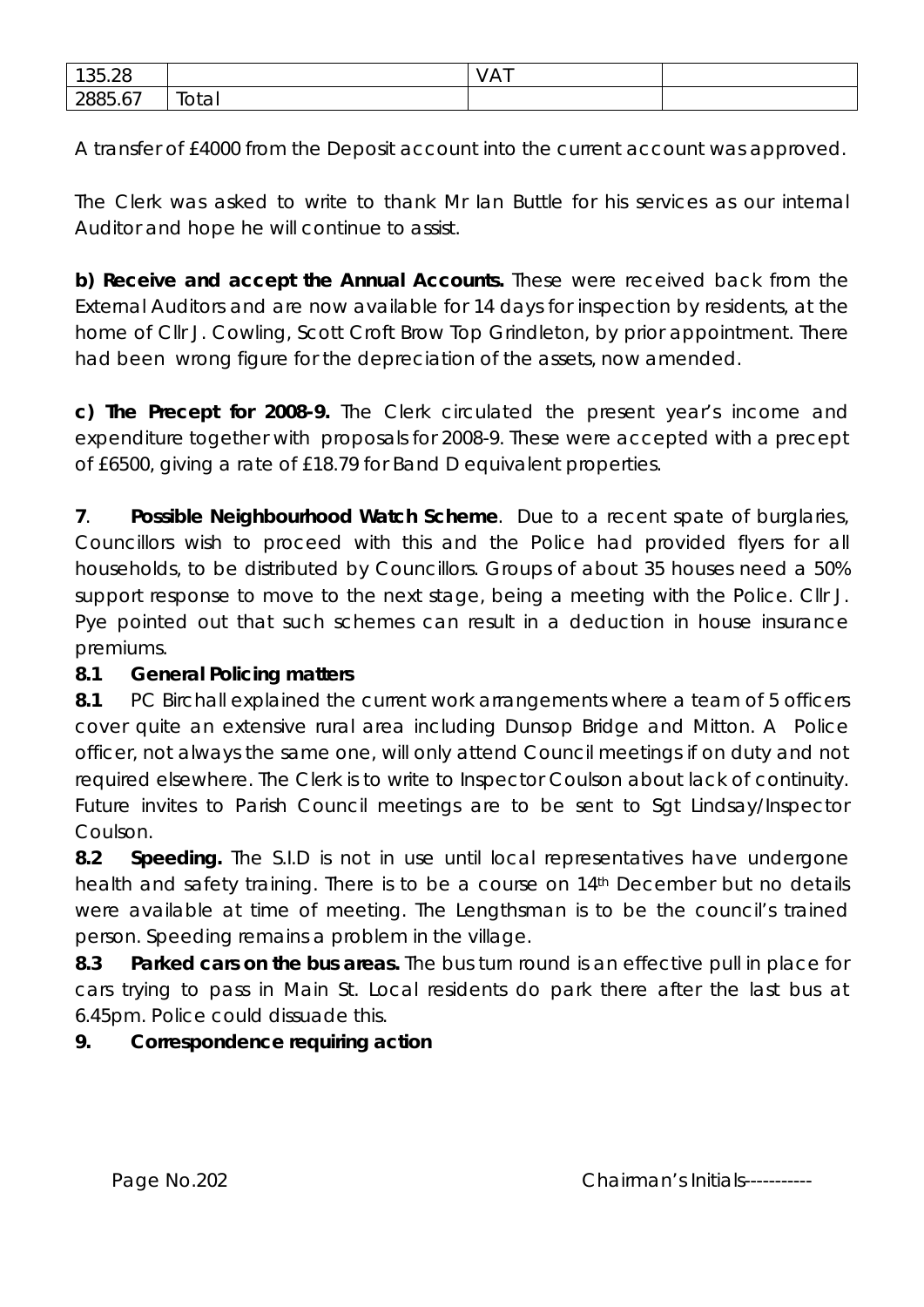**9.1 Proposed Temporary Road Closure** C591 Tinklers Lane, Grindleton, Ribble Valley from the junction C592 Holden Lane to Greenwoods Farm. The proposed duration of the closure is from 08:00hrs on Saturday 16th February 2008 until 17:00hrs on Sunday 24th February 2008**.** Councillors are to inform those likely to be affected.

**9.2 Lancashire's Best Kept Village Competition.** No one wished to enter.

**9.3** The next **Police Community Meeting** at Longridge on Wed 23rd Jan was noted.

**9.4** Councillors were urged to complete the Questionnaire from RVBC on '**What the Ribble valley will look like in the Future'.** 

**9.5 Training for Councillors offered by RVBC.** Anyone wishing to attend is to inform the Clerk for reply to RVBC.

**9.6 Climate change grants.** Noted.

**9.7 RVBC Licensing policy review.** No comments.

**9.8 Ribble Valley Citizens Advice Bureau** have requested funding. It was agreed to donate £30 in the next financial year.

## **10 Reports from representatives.**

**9.1 Playing fields. At their AGM**, Cllr MrsC.Doherty has resigned as chairman and no one else had volunteered. The Committee has most of the funding for the tennis courts but the work done was very poor. A long list of problems are being addressed.

**9.2 Parish Liaison Committee.** Cllr J. Cowling had attended. A mobile skate park is available for use in the villages. There is also some funding for playing fields owned by Parish Councils. The eligibility of Grindleton where the Separate Trust are regularly assisted the playing fields has been queried.

**9.3 Website** Cllr D. McEvoy needs the passwords from John Groom for the new webmaster. The intention is to link this website with other villages.

**9.4 Allotments.** There have been changes to the allotment holders in order of registering. There may be further changes when the bills go out in early January.

**9.5 Lane Ends Charity.** Cllr J.Cowling reported the school had not been sold due to insufficient bids.

**9.6 Grindleton Consolidated Charities.** Cllr J. Cowling reported that the farmhouse still cannot be sold due to legal problems/lack of deeds which have not yet been resolved.